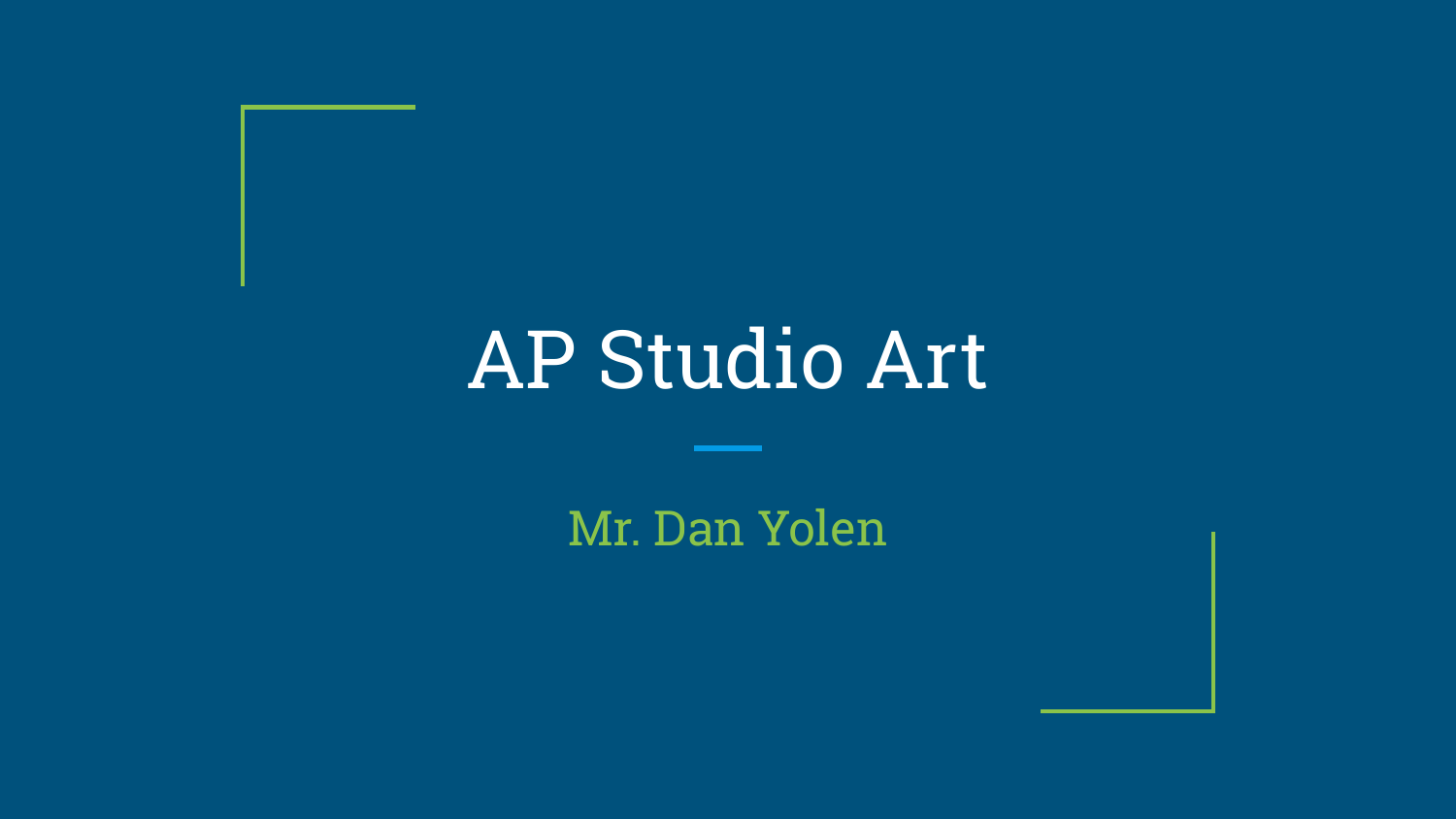# AP Studio Art

AP Studio Art is a rigorous and rewarding program that will help the student in their growth as an artist. As an AP Studio Art student, you will emphasize research, experimentation, discovery, inventive thinking, and problem solving in your artmaking.

The AP Studio Art Program has three different courses and portfolio exams: 2-D Design, Drawing, and 3-D Design. Whichever one you choose, your goal will be to create a portfolio of college-level work and submit it for evaluation. A qualifying portfolio score can earn you college credit and/or advanced placement.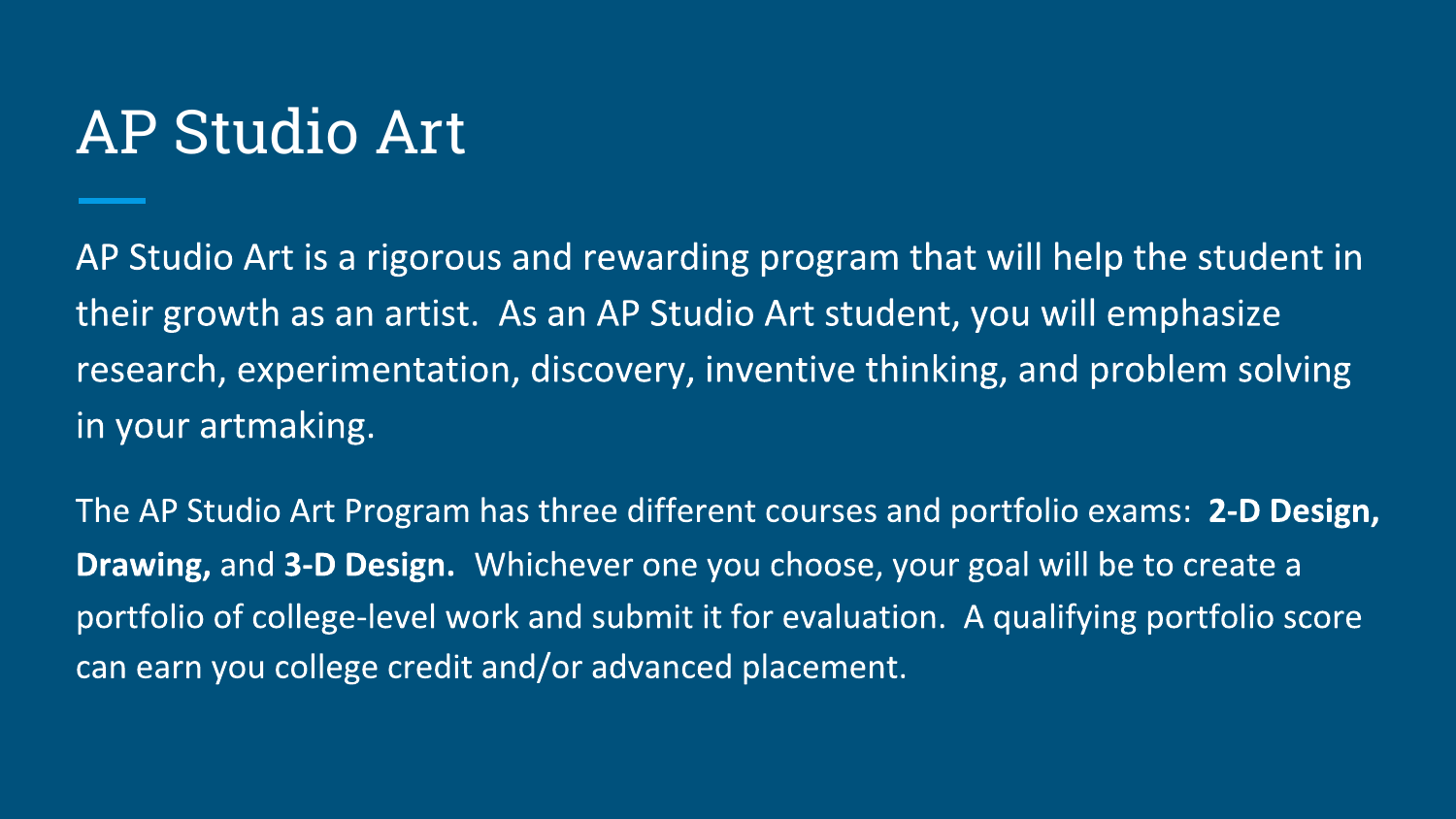# Here are some things the student should do to get the most from this course:

#### $#1$  - Watch this informative introductory video:

https://apcentral.collegeboard.org/courses/ap-studio-art/course/updates-2019-20?course=ap-studio-art-2-d-design&SFMC\_cid=EM97413- &rid=47159760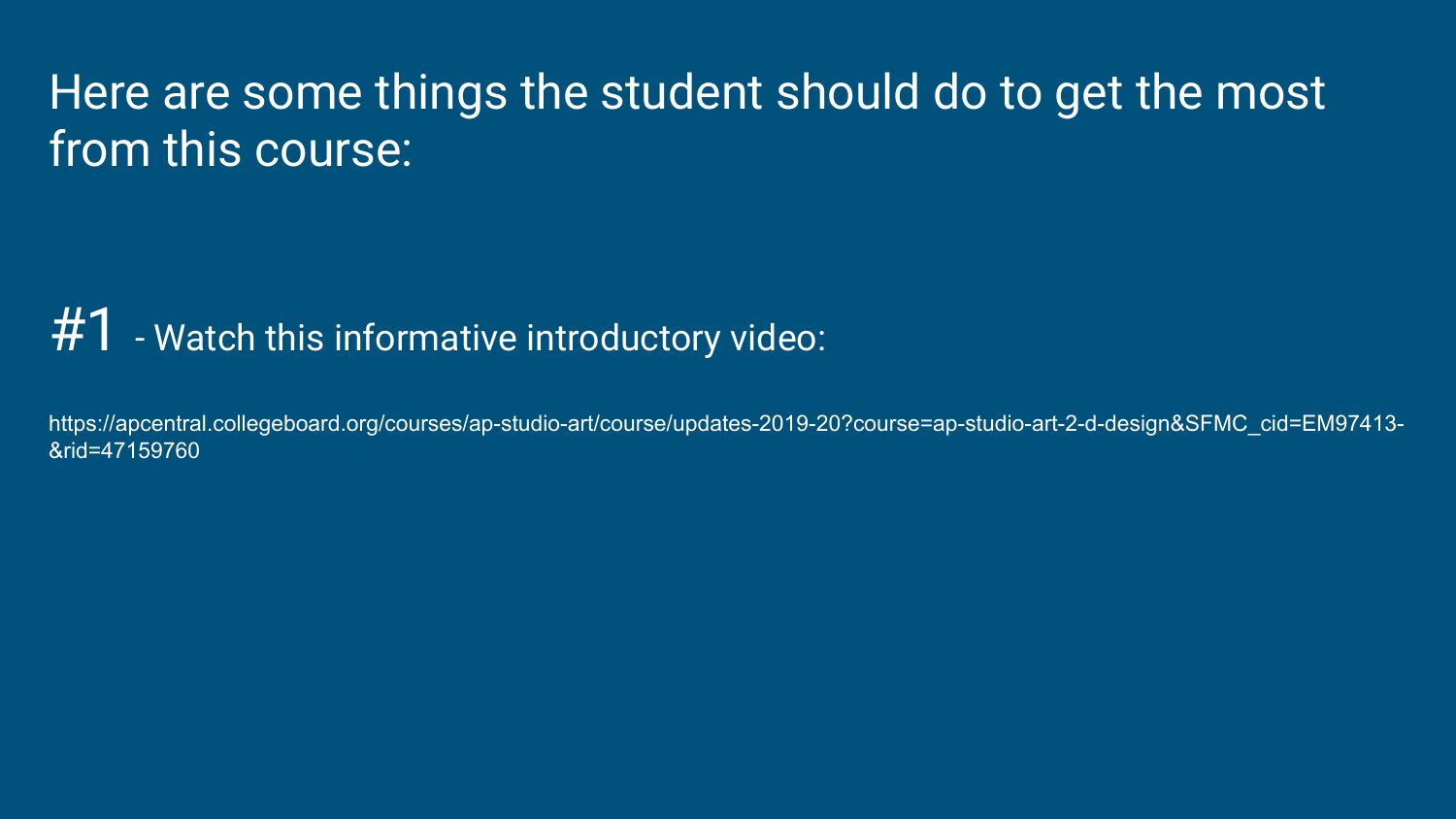# Here are some things the student should do to get the most from this course:

 $#2$  - Get a good sketchbook right away, and start using it daily. Keep it with you whenever possible. Use it to draw, to doodle, or to write ideas. They do not need to be fully formed ideas or images. They should be whatever comes into your mind.

This AP course depends on you finding your own individual direction toward your interests. This can be an interest in a theme, a subject, a style, a material, or an idea. You will research your interest, make experiments, and create artworks that show your unique interpretations of your ideas. **Your sketchbook will help you find your interests.**